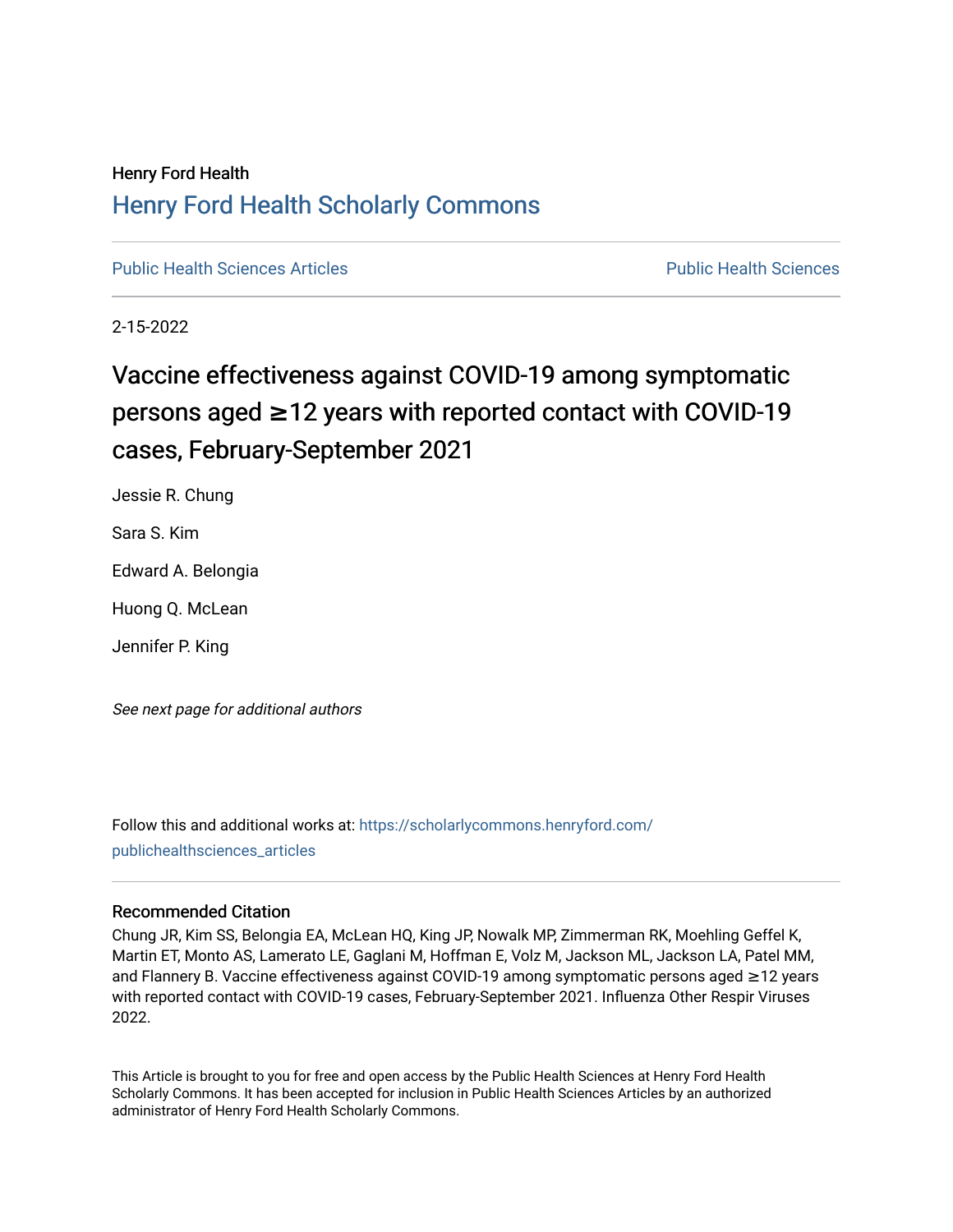# Authors

Jessie R. Chung, Sara S. Kim, Edward A. Belongia, Huong Q. McLean, Jennifer P. King, Mary Patricia Nowalk, Richard K. Zimmerman, Krissy Moehling Geffel, Emily T. Martin, Arnold A. Monto, Lois E. Lamerato, Manjusha Gaglani, Eric Hoffman, Marcus Volz, Michael L. Jackson, Lisa A. Jackson, Manish M. Patel, and Brendan Flannery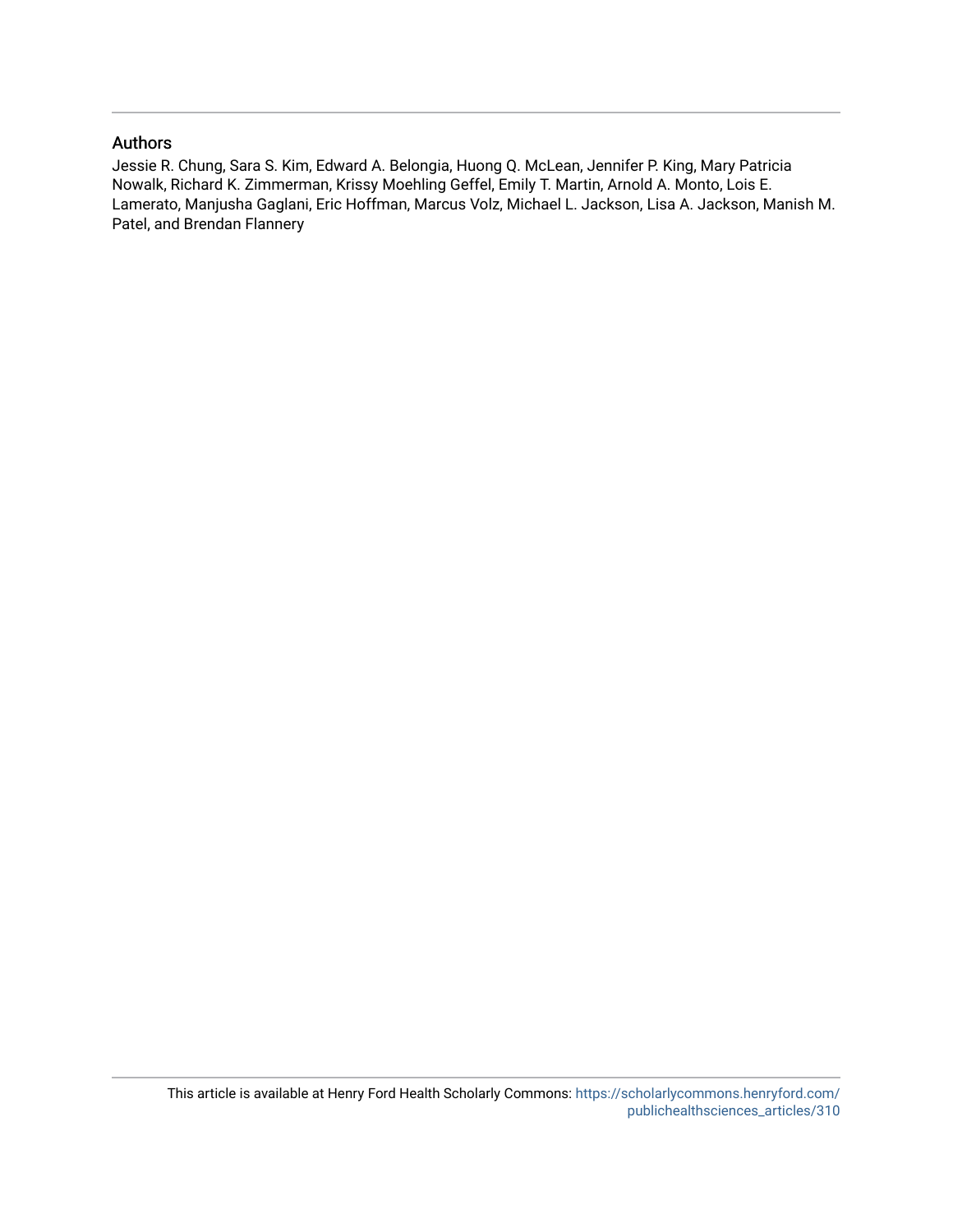

[DOI: 10.1111/irv.12973](https://doi.org/10.1111/irv.12973)

## ORIGINAL ARTICLE

WILEY

# Vaccine effectiveness against COVID-19 among symptomatic persons aged ≥12 years with reported contact with COVID-19 cases, February–September 2021

Jessie R. Chung<sup>1</sup>  $\bullet$  | Sara S. Kim<sup>1</sup> | Edward A. Belongia<sup>2</sup> | Huong Q. McLean<sup>2</sup> | Jennifer P. King<sup>2</sup>  $\bullet$  | Mary Patricia Nowalk<sup>3</sup>  $\bullet$  | Richard K. Zimmerman<sup>3</sup> | Krissy Moehling Geffel<sup>3</sup> | Emily T. Martin<sup>4</sup> | Arnold S. Monto<sup>4</sup> | Lois E. Lamerato<sup>5</sup> | Manjusha Gaglani<sup>6,7</sup> | Eric Hoffman<sup>6</sup> | Marcus Volz<sup>6</sup> | Michael L. Jackson<sup>8</sup> | Lisa A. Jackson<sup>8</sup> | Manish M. Patel<sup>1</sup> | Brendan Flannery<sup>1</sup>

<sup>1</sup> Centers for Disease Control and Prevention, Atlanta, Georgia, USA

<sup>2</sup>Marshfield Clinic Research Institute, Marshfield, Wisconsin, USA

<sup>3</sup>University of Pittsburgh Schools of the Health Sciences and University of Pittsburgh Medical Center, Pittsburgh, Pennsylvania, USA

4 School of Public Health, University of Michigan, Ann Arbor, Michigan, USA

5 Henry Ford Health System, Detroit, Michigan, USA

6 Baylor Scott and White Health, Dallas, TX, USA

<sup>7</sup> Texas A&M University College of Medicine, Temple, Texas, USA

<sup>8</sup>Kaiser Permanente Washington Health Research Institute, Seattle, Washington, USA

#### Correspondence

Jessie Chung, Centers for Disease Control and Prevention. Atlanta, GA, USA. Email: [jchung@cdc.gov](mailto:jchung@cdc.gov)

#### Funding information

National Center for Immunization and Respiratory Diseases, Grant/Award Numbers: U01IP001034, U01IP001035, U01IP001036, U01IP001037, U01IP001038, U01IP001039; National Institutes of Health, Grant/Award Number: UL1TR001857; Washington Research Institute; Kaiser Permanente; Baylor Scott and White Health; Henry Ford Health System; University of Michigan; University of Pittsburgh Medical Center; University of Pittsburgh; Marshfield Clinic Research Institute

#### Abstract

Background: Individuals in contact with persons with COVID-19 are at high risk of developing COVID-19; protection offered by COVID-19 vaccines in the context of known exposure is poorly understood.

Methods: Symptomatic outpatients aged ≥12 years reporting acute onset of COVID-19-like illness and tested for SARS-CoV-2 between February 1 and September 30, 2021 were enrolled. Participants were stratified by self-report of having known contact with a COVID-19 case in the 14 days prior to illness onset. Vaccine effectiveness was evaluated using the test-negative study design and multivariable logistic regression.

Results: Among 2229 participants, 283/451 (63%) of those reporting contact and 331/1778 (19%) without known contact tested SARS-CoV-2-positive. Adjusted vaccine effectiveness was 71% (95% confidence interval [CI], 49%–83%) among fully vaccinated participants reporting a known contact versus 80% (95% CI, 72%–86%) among those with no known contact (p-value for interaction  $= 0.2$ ).

Conclusions: This study contributes to growing evidence of the benefits of vaccinations in preventing COVID-19 and support vaccination recommendations and the importance of efforts to increase vaccination coverage.

KEYWORDS COVID-19, SARS-CoV-2, vaccine effectiveness

This is an open access article under the terms of the [Creative Commons Attribution](http://creativecommons.org/licenses/by/4.0/) License, which permits use, distribution and reproduction in any medium, provided the original work is properly cited.

© Published 2022. This article is a U.S. Government work and is in the public domain in the USA. Influenza and Other Respiratory Viruses published by John Wiley & Sons Ltd.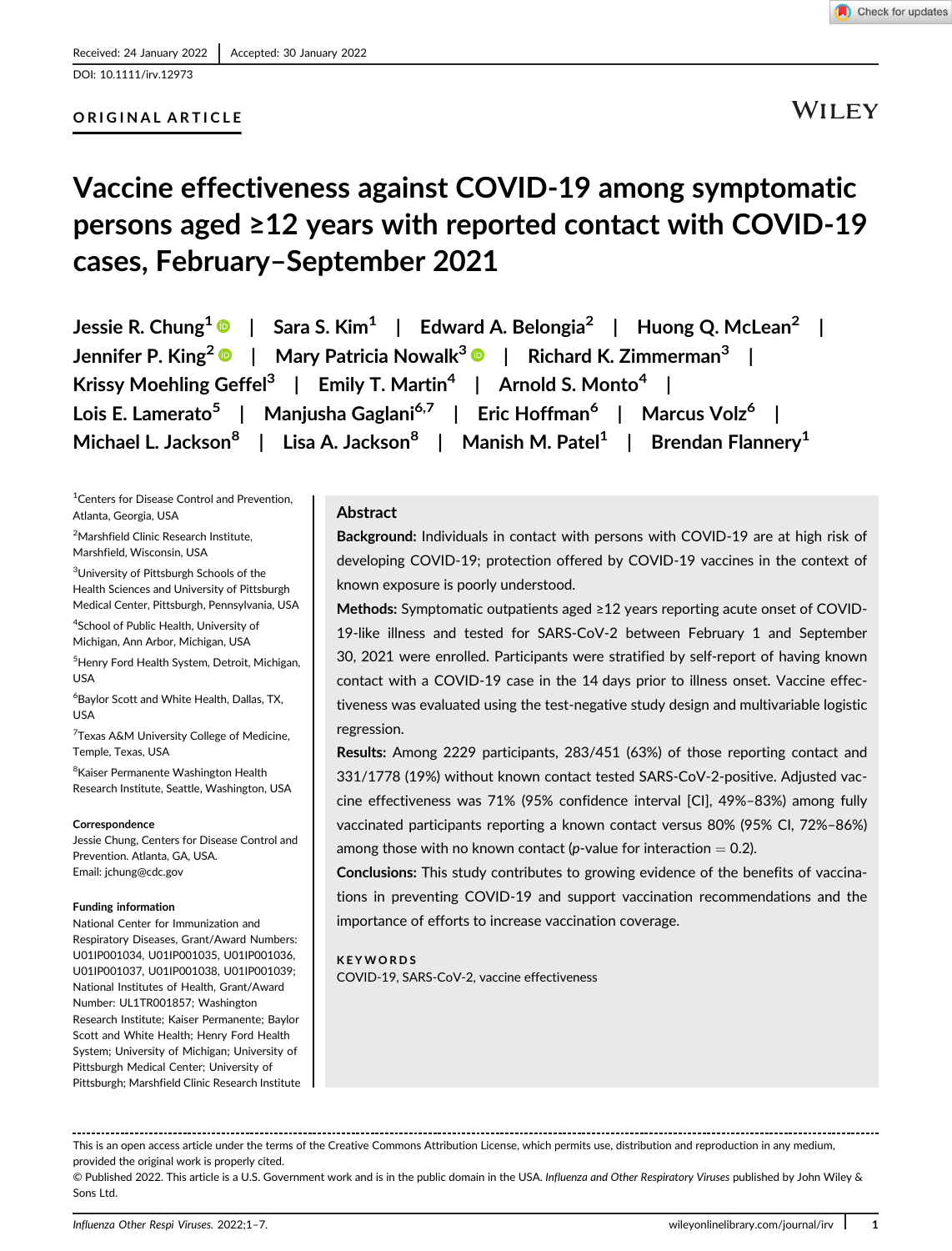# 1 | INTRODUCTION 2 CHUNG ET AL.

Individuals in contact with persons with COVID-19 disease are at high risk of SARS-CoV-2 infection and developing COVID-19 themselves. The US Centers for Disease Control and Prevention (CDC) recommends vaccination as the best tool to prevent COVID-19 among persons aged ≥5 years in conjunction with non-pharmaceutical interventions (NPIs) such as hand washing, mask wearing, and physical distancing. Repeated, extended exposures in proximity to persons with SARS-CoV-2 can increase the risk of becoming infected.<sup>1</sup> Having close contact with a person with COVID-19, such as within a household, is a main source of new SARS-CoV-2 infections. Thus, CDC recommends persons who are not yet fully vaccinated to seek testing immediately after finding out they have had close contact, even if they do not have symptoms.

Data are limited regarding how COVID-19 vaccine effectiveness (VE) may vary by intensity of exposure.<sup>2</sup> One approach to assess impact of exposure would be to evaluate VE against symptomatic illness among individuals with known contact, compared with individuals unaware of close exposure. These data may contribute to efforts to increase COVID-19 vaccine uptake among persons who have not yet received vaccines and possibly inform NPI strategies as coverage increases [2]. In this report, we build upon prior studies of COVID-19 VE from the US Influenza Vaccine Effectiveness (Flu VE) Network to present VE against symptomatic laboratory-confirmed SARS-CoV-2 infection among persons aged ≥12 years with and without known contact with a person with SARS-CoV-2 infection from February to September 2021.

## 2 | METHODS

Methods used for estimating VE against laboratory-confirmed symptomatic SARS-CoV-2 infection or COVID-19 among persons seeking medical care/testing for SARS-CoV-2 in Flu VE Network study sites have been previously described.<sup>3</sup> Briefly, research staff screened persons who sought outpatient medical care (i.e., telehealth, primary care, urgent care, and/or emergency department) or clinical SARS-CoV-2 testing using a standard case-definition for COVID-like illness that included onset of fever/feverishness, cough, or loss of taste/ smell with symptom duration  $\leq 10 \text{ days}^4$  Research staff contacted potentially eligible outpatients in person, by telephone, or email to confirm eligibility and enroll participants who consented verbally or in writing. Standardized questionnaires collected demographic information, healthcare-related occupation, and COVID-19 vaccination. Participants were also asked "Did you have contact with a lab-confirmed COVID-19 case in the 14 days before your symptoms started?". Participants who answered "yes" were categorized as having "known contact," and participants who answered "no" were categorized as having "no known contact." Participants had SARS-CoV-2 molecular testing on respiratory specimens collected within 10 days of illness onset; results were used to classify SARS-CoV-2-positive cases and test-negative controls.

For this analysis, we included participants aged ≥12 years with illness onset between February 1 and September 30, 2021. Beginning dates of inclusion in analyses varied by site according to local COVID-19 vaccination policies for all persons by age group as vaccines became available (February 1 for persons aged ≥65 years, March 22 for persons aged 16–64 years, and May 12 for persons aged 12– 15 years). We determined vaccination status through participant interviews, and verified vaccination based on participant-provided vaccination record cards, and/or documentation of vaccination in electronic medical or state immunization information systems. Fully vaccinated participants were defined as those who received two doses of mRNA vaccine (Pfizer-BioNTech BNT162b2 or Moderna mRNA-1273) or one dose of Johnson and Johnson/Janssen vaccine (JNJ-784367350) ≥ 14 days before illness onset.<sup>5</sup> Partially vaccinated participants were defined as those who received at least one dose of mRNA vaccine ≥14 days before illness onset but who were not fully vaccinated. Those who had no documentation of COVID-19 vaccination prior to illness onset were defined as unvaccinated. Participants whose first dose was received <14 days prior to illness onset  $(n = 141)$  were excluded from VE analyses.

We used the test-negative design to evaluate VE of currently available SARS-CoV-2 vaccines against symptomatic, laboratoryconfirmed outpatient COVID-196 among participants reporting contact with persons with confirmed COVID-19 and those reporting no known contact. Persons who did not complete the question regarding known contact were excluded from primary analyses. VE was calculated as 1—adjusted odds ratio of vaccination among symptomatic SARS-CoV-2-test-positive participants versus symptomatic testnegative participants (controls) using multivariable logistic regression. An interaction term for known contact and vaccination status was assessed. Models were adjusted as previously described and included age, study site, enrollment period, and self-reported race/ethnicity.<sup>3</sup> We performed stratified analyses by (1) time of illness onset using February–May 2021 as a pre-Delta variant period and July—September 2021 as the Delta variant-predominant period and (2) by age group (as  $12-49$  years and >49 years due to sample size).<sup>7</sup>

We performed several sensitivity analyses. We compared VE using plausible self-report of vaccination to VE using only documented vaccination status, where plausibility was determined by ability to report credible location of vaccination, as previously described.<sup>3</sup> We also compared findings when persons who identified as working in healthcare were excluded and also when persons with unknown status were classified as having had no known contact. Statistical analyses were conducted using SAS version 9.4 (SAS Institute Inc., Cary, NC, USA). This research activity involving human subjects was reviewed by the Institutional Review Boards (IRB) of the CDC and Baylor Scott and White Health, Marshfield Clinic Research Institute, University of Michigan, Henry Ford Health System, and University of Pittsburgh and was conducted consistent with applicable federal law and CDC policy (See 45 C.F.R. part 46; 21 C.F.R. part 56). The Kaiser Permanente Washington Health Research Institute IRB determined that this activity was research not involving human subjects under a nondisclosure agreement with CDC.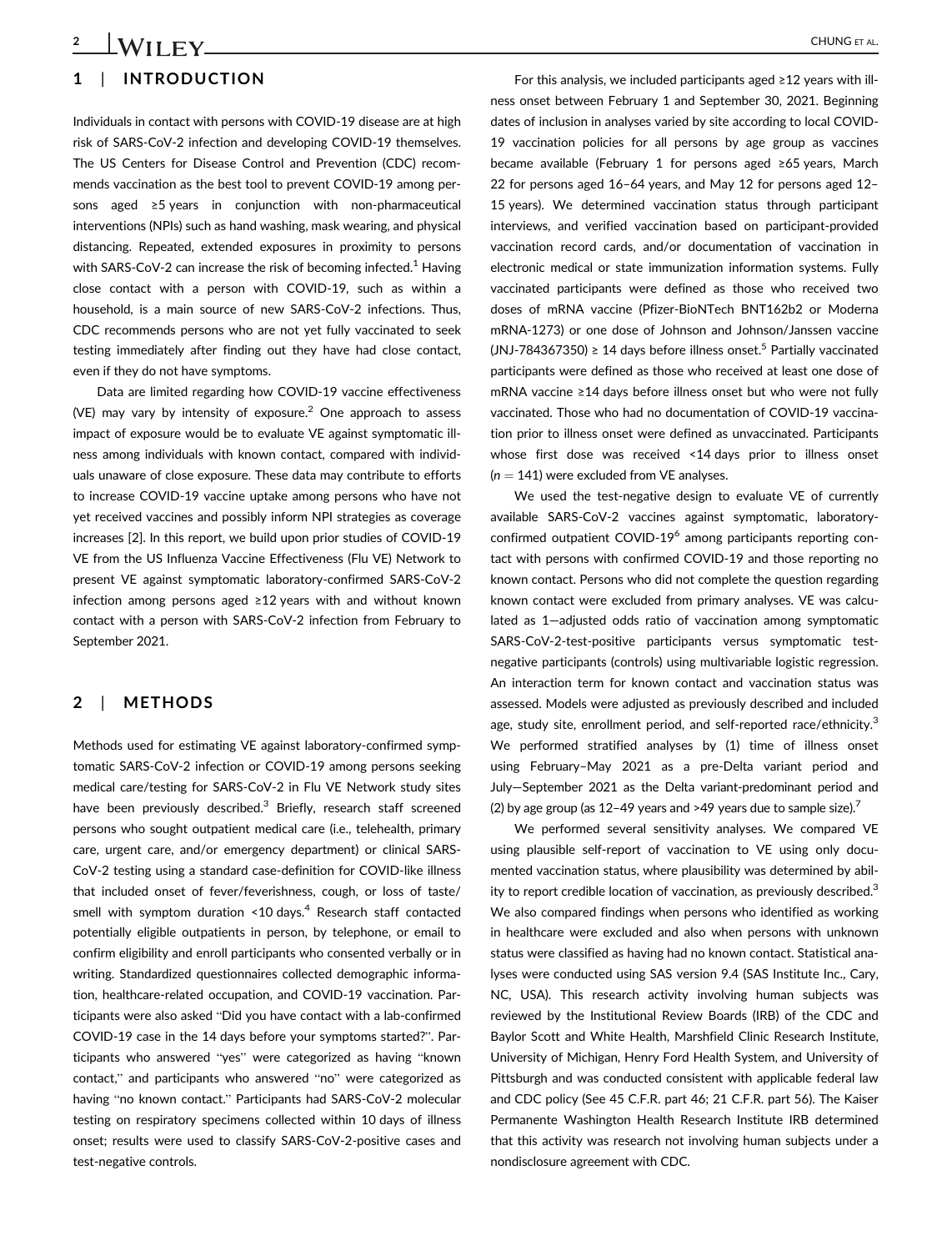# 3 | RESULTS

Of 3384 symptomatic persons aged ≥12 years enrolled from February 1 to September 30, 2021, information on contact with a person with laboratory-confirmed COVID-19 during the 14 days before illness onset was available from 2229 (65.9%) participants: 451 (20%) reported contact and 1778 (80%) reported no known contact. Among participants reporting contact, 283 (63%) were SARS-CoV-2 test-positive cases compared with 331 (19%) of participants without known contact. Participants reporting contact with persons with COVID-19 were more likely than those with unknown contact to be healthcare workers, aged <65 years, household contacts of children aged <12 years, tested for SARS-CoV-2 less than 4 days since illness onset, and have no documented COVID-19 vaccination (Table 1).

Among participants reporting known contact, 183 (43%) were fully vaccinated ≥14 days before illness onset versus 951 (56%) of those without known contact (Table 1). Most of the 1288 vaccinated participants received mRNA vaccines (1204, 93%); 761(59%) received Pfizer-BioNTech, and 443 (34%) received Moderna. Few participants (81, 6%) received Johnson and Johnson/Janssen vaccine or a vaccine of unknown type (3, <1%). Over 90% of vaccinated participants were vaccinated prior to mid-May 2021. The median number of days between most recent dose and onset of symptoms was 113 days (interquartile range 67–155) with no differences observed by the product received.

Among all participants with non-indeterminate vaccination status  $(n = 2116)$ , VE of documented full vaccination against laboratory-confirmed, symptomatic COVID-19 with any COVID-19 vaccine was 72% (95% confidence interval [CI]: 64–78). Similar estimates were observed among participants with and without known contact (Figure 1). Adjusted VE among fully vaccinated participants with known contact was 71% (95% CI: 49–83) compared with 80% (95% CI: 72–86) among fully vaccinated participants with no known contact (*p*-value for interaction  $= 0.2$ ). Significant interaction was not observed for any comparison (p-value ≥0.1 for all). In sensitivity analyses, overall VE was similar when known healthcare workers were excluded, participants with unknown contact ( $n = 1155$ ) were classified as "no known contact," plausible self-reported doses were incorporated, and partially vaccinated participants were included (supporting information Table S1).

VE point estimates of full vaccination against symptomatic laboratory-confirmed COVID-19 among all participants regardless of reported exposure status differed by mRNA product (Moderna VE 81% [95% CI: 73–86], Pfizer VE 66% [95% CI: 56–73]), age group (70% [95% CI: 59–78] among participants aged 16–49 years, 80% [95% CI: 68–88] among participants 50–64 years, and 61% [95% CI: 29–79] among participants aged ≥65 years), and enrollment period (86% [95% CI 77–92] for participants with onset in the pre-Deltavariant period and 59% [95% CI: 45–69] for participants with onset during Delta variant-predominance period).

4 | DISCUSSION

Vaccination against COVID-19 disease provided protection against laboratory-confirmed, symptomatic outpatient illness among individuals who reported known contact with a person with COVID-19. Participants who reported known contact with a person with COVID-19 were more likely to test positive for SARS-CoV-2 compared with participants who reported no known contact. Those who reported a known contact were more likely to report living in a household with at least one child aged <12 years or to report work in a healthcare setting; our findings did not differ substantially when persons who work in a healthcare setting were excluded. In addition, we did not detect a statistically significant difference by known contact status when participants were further stratified by illness onset into pre-Delta variant versus Delta variant circulation periods.

Having contact with a known person with SARS-CoV-2 infection substantially increases the likelihood of testing positive for SARS-CoV-2. Contact tracing and transmission studies suggest that household settings have the highest secondary attack rates, with an estimated pooled secondary transmission rate of 21.1% (95% CI: 17.4– 24.8).<sup>1</sup> Although we were unable to categorize the setting of known exposure in our study, other studies have compared secondary transmission from a household contact compared with other forms of contact and highlighted the importance of household transmission compared with occupational, social, or transportation exposures.<sup>8,9</sup> The importance of household transmission is likely due to prolonged exposures in proximity with fewer protective measures in place. In one study, unvaccinated or partially vaccinated persons were more likely to transmit SARS-CoV-2 virus compared with fully vaccinated persons.<sup>9</sup> We show equivalent, high levels of protection of full vaccination against symptomatic, laboratory-confirmed COVID-19 regardless of known contact.

We build upon prior published findings from the Flu VE Network in several ways. This analysis includes four additional months of data compared with an earlier evaluation of COVID-19 VE between February and May 2021.<sup>3</sup> Despite predominance of the Delta variant in the latter study period, $^7$  our findings show protection against laboratory-confirmed symptomatic illness. A decline in VE point estimates in the latter period could be attributed to reduced protection against the Delta or a result of waning protection of the initial vaccination series.<sup>10,11</sup> However, this study was underpowered to evaluate and disentangle these factors. Similar to other published reports, we detected lower adjusted VE of Pfizer-BioNTech vaccine compared with Moderna vaccine.<sup>12</sup> We summarize VE of full vaccination against laboratory-confirmed symptomatic outpatient illness in the period of time prior to when third/booster doses became available and were recommended, as well as the period of time when vaccination was recommended for US children aged 5 to 12 years of age. $^{13,14}$ Booster doses of all COVID-19 vaccines are currently available for adults aged ≥18 years in the USA.<sup>15</sup>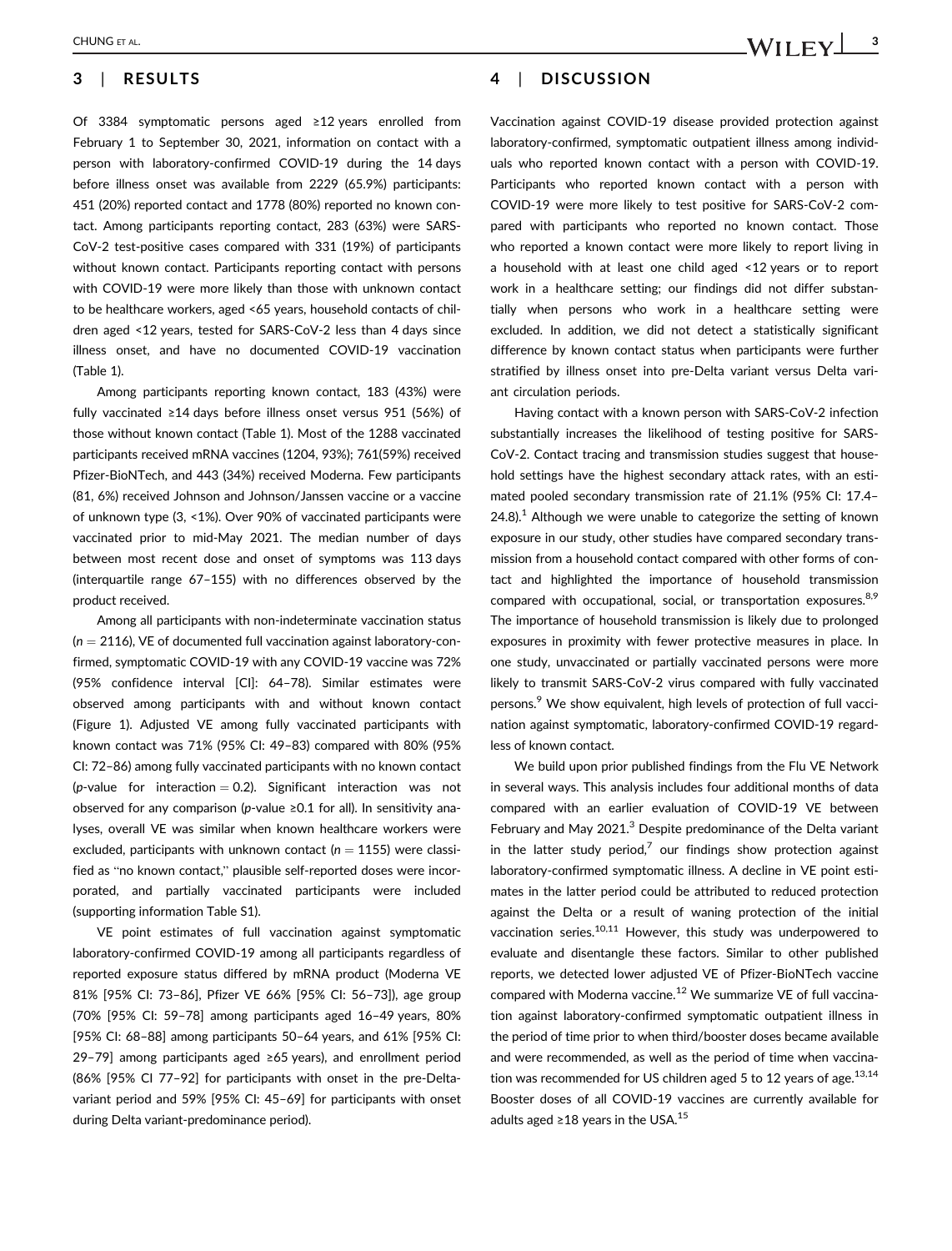TABLE 1 Characteristics of enrolled participants by self-reported known contact with a person with SARS-CoV-2 in the 14 days prior to illness onset, US Flu VE Network, February 1 to September 30, 2021

|                                                      |              |              | Known contact  |      | No known contact |                         |  |
|------------------------------------------------------|--------------|--------------|----------------|------|------------------|-------------------------|--|
|                                                      | <b>Total</b> | $\mathsf{n}$ | Column %       | n    | Column %         | $p$ -value <sup>a</sup> |  |
| <b>Total</b>                                         | 2229         | 451          | 100            | 1778 | 100              |                         |  |
| Age group (years)                                    |              |              |                |      |                  | < 0.01                  |  |
| $12 - 15$                                            | 99           | 18           | $\overline{4}$ | 81   | 5                |                         |  |
| $16 - 49$                                            | 1182         | 267          | 59             | 915  | 51               |                         |  |
| $50 - 64$                                            | 523          | 112          | 25             | 411  | 23               |                         |  |
| $\geq 65$                                            | 425          | 54           | 12             | 371  | 21               |                         |  |
| Study site                                           |              |              |                |      |                  | < 0.01                  |  |
| Michigan                                             | 312          | 102          | 23             | 210  | 12               |                         |  |
| Pennsylvania                                         | 358          | 75           | 17             | 283  | 16               |                         |  |
| Texas                                                | 377          | 102          | 23             | 275  | 15               |                         |  |
| Washington                                           | 740          | 90           | 20             | 650  | 37               |                         |  |
| Wisconsin                                            | 442          | 82           | 18             | 360  | 20               |                         |  |
| Sex                                                  |              |              |                |      |                  | 0.45                    |  |
| Female                                               | 1438         | 298          | 66             | 1140 | 64               |                         |  |
| Male                                                 | 790          | 153          | 34             | 637  | 36               |                         |  |
| Race/ethnicity                                       |              |              |                |      |                  | 0.07                    |  |
| Black non-Hispanic                                   | 186          | 33           | 7              | 153  | 9                |                         |  |
| Hispanic                                             | 159          | 38           | 9              | 121  | 7                |                         |  |
| Other non-Hispanic                                   | 211          | 30           | 7              | 181  | 10               |                         |  |
| White non-Hispanic                                   | 1661         | 346          | 77             | 1315 | 74               |                         |  |
| Underlying condition <sup>b</sup>                    |              |              |                |      |                  | 0.12                    |  |
| No                                                   | 1402         | 270          | 61             | 1132 | 65               |                         |  |
| Yes                                                  | 789          | 174          | 39             | 615  | 35               |                         |  |
| Child aged <12 years living in household             |              |              |                |      |                  | < 0.01                  |  |
| None                                                 | 1589         | 286          | 63             | 1303 | 73               |                         |  |
| $\geq 1$                                             | 640          | 165          | 37             | 475  | 27               |                         |  |
| Healthcare worker <sup>c</sup>                       |              |              |                |      |                  | < 0.01                  |  |
| No                                                   | 1770         | 329          | 79             | 1441 | 88               |                         |  |
| Yes                                                  | 275          | 87           | 21             | 188  | 12               |                         |  |
| Documented 2020-2021 influenza vaccination           |              |              |                |      |                  | < 0.01                  |  |
| No                                                   | 1606         | 368          | 82             | 1238 | 70               |                         |  |
| Yes                                                  | 623          | 83           | 18             | 540  | $30\,$           |                         |  |
| Prior SARS-CoV-2 infection <sup>d</sup>              |              |              |                |      |                  | 0.87                    |  |
| No                                                   | 1993         | 405          | 91             | 1588 | 91               |                         |  |
| Yes                                                  | 192          | 40           | 9              | 152  | 9                |                         |  |
| Symptom onset to specimen collection interval (days) |              |              |                |      |                  | < 0.01                  |  |
| $0 - 3$                                              | 1134         | 258          | 57             | 876  | 49               |                         |  |
| $4 - 6$                                              | 771          | 128          | 28             | 643  | 36               |                         |  |
| $7 - 10$                                             | 324          | 65           | 14             | 259  | 15               |                         |  |
| COVID-19 vaccination status <sup>e</sup>             |              |              |                |      |                  | < 0.01                  |  |
| Fully vaccinated                                     | 1134         | 183          | 43             | 951  | 56               |                         |  |
| Partially vaccinated                                 | 154          | 26           | 6              | 128  | 8                |                         |  |
| Unvaccinated                                         | 828          | 220          | 51             | 608  | 36               |                         |  |

(Continues)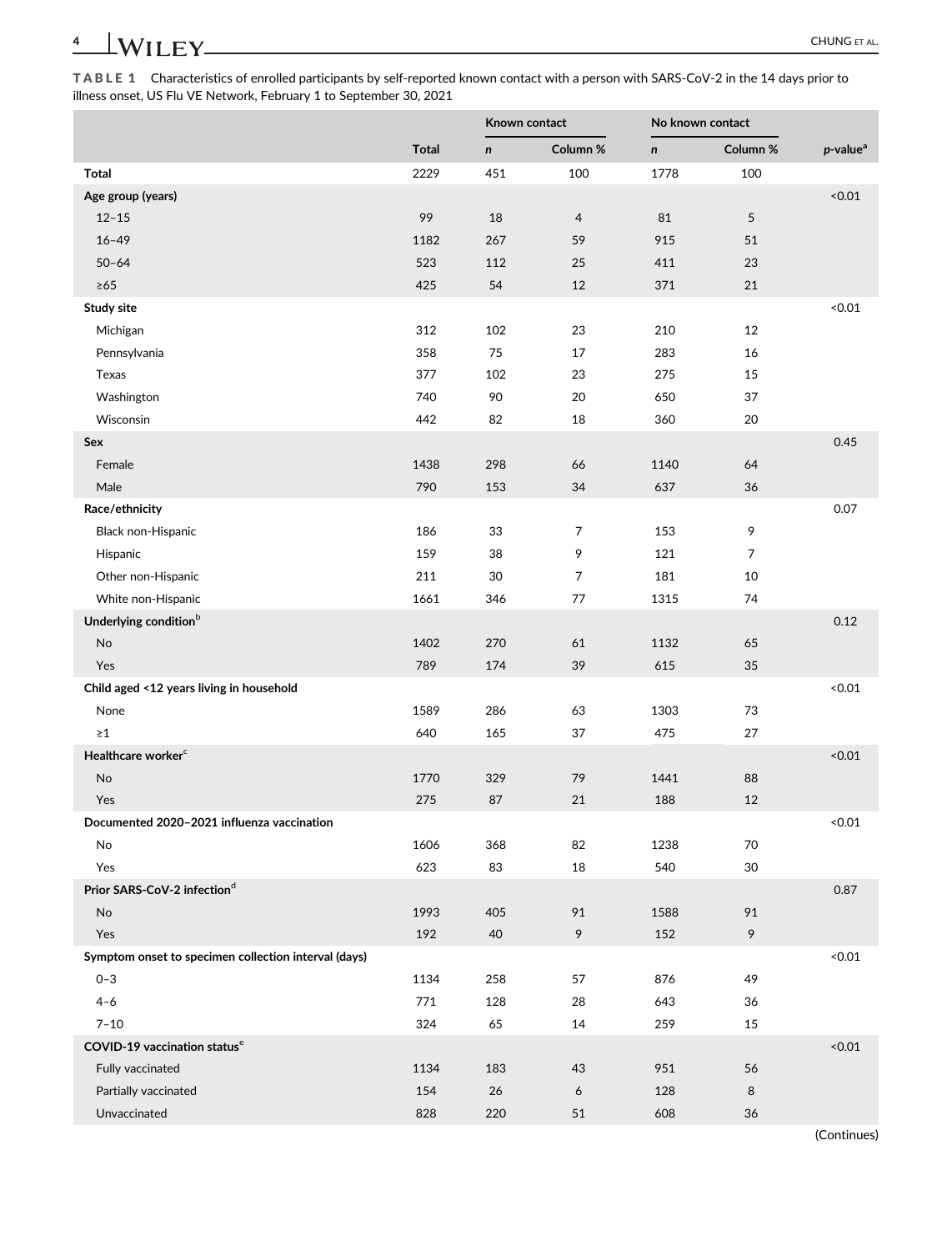#### TABLE 1 (Continued)

|                          |              |             | Known contact |              | No known contact |                         |
|--------------------------|--------------|-------------|---------------|--------------|------------------|-------------------------|
|                          | <b>Total</b> | $\mathbf n$ | Column %      | $\mathsf{n}$ | Column %         | $p$ -value <sup>a</sup> |
| <b>SARS-CoV-2 status</b> |              |             |               |              |                  | < 0.01                  |
| Negative                 | 1615         | 168         | 37            | 1447         | 81               |                         |
| Positive                 | 614          | 283         | 63            | 331          | 19               |                         |

Abbreviation: VE, vaccine effectiveness.

 ${}^{a}P$ -value is for the chi-square test where  $p$ <0.05 was considered statistically significant.

<sup>b</sup>Underlying condition (e.g., heart disease, lung disease, diabetes, cancer, liver or kidney disease, immune suppression, or high blood pressure) is selfreported; 38 participants (7 with known contact and 31 participants with no known contact) missing underlying condition status.

c Work in healthcare setting is self-reported; 21 participants missing healthcare worker status; 163 participants <18 years old were not asked this question. <sup>d</sup>Prior SARS-CoV-2 infection is self-reported; 44 participants (6 with known contact and 44 with no known contact) missing prior infection status.

e There were 112 participants who had indeterminate vaccination status (22 with known contact and 90 with no known contact).

| Subgroup             | Vaccinated case<br>patients / total case<br>patients (%) | Vaccinated control<br>patients / total control<br>patients (%) |                           |    |    |    |     | Vaccine effectiveness<br>(95% confidence<br>interval) |  |
|----------------------|----------------------------------------------------------|----------------------------------------------------------------|---------------------------|----|----|----|-----|-------------------------------------------------------|--|
| All full vaccination |                                                          |                                                                |                           |    |    |    |     |                                                       |  |
| Known contact        | 101/256 (39)                                             | 82/147 (56)                                                    |                           |    |    |    |     | 71% (49 to 83)                                        |  |
| No known contact     | 111/296 (38)                                             | 840/1263 (67)                                                  |                           |    |    |    |     | 80% (72 to 86)                                        |  |
| mRNA vaccines only   |                                                          |                                                                |                           |    |    |    |     |                                                       |  |
| Known contact        | 95/228 (42)                                              | 74/134 (55)                                                    |                           |    |    |    |     | 66% (39 to 80)                                        |  |
| No known contact     | 99/266 (37)                                              | 734/1102 (67)                                                  |                           |    |    |    |     | 80% (71 to 86)                                        |  |
| Age 12-49 years      |                                                          |                                                                |                           |    |    |    |     |                                                       |  |
| Known contact        | 46/160 (29)                                              | 49/97 (51)                                                     |                           |    |    |    |     | 71% (43 to 85)                                        |  |
| No known contact     | 31/143(22)                                               | 411/716 (57)                                                   |                           |    |    |    |     | 83% (72 to 90)                                        |  |
| Age >49 years        |                                                          |                                                                |                           |    |    |    |     |                                                       |  |
| Known contact        | 55/96 (57)                                               | 33/50 (66)                                                     |                           |    |    |    |     | 74% (30 to 91)                                        |  |
| No known contact     | 80/153 (52)                                              | 429/547 (78)                                                   |                           |    |    |    |     | 78% (63 to 87)                                        |  |
| Pre-Delta (Feb-May)  |                                                          |                                                                |                           |    |    |    |     |                                                       |  |
| Known contact        | 13/87 (15)                                               | 19/50 (38)                                                     |                           |    |    |    |     | 79% (44 to 92)                                        |  |
| No known contact     | 9/98(9)                                                  | 230/451 (51)                                                   |                           |    |    |    |     | 90% (76 to 96)                                        |  |
| Delta (Jul-Sept)     |                                                          |                                                                |                           |    |    |    |     |                                                       |  |
| Known contact        | 88/166 (53)                                              | 59/88 (67)                                                     |                           |    |    |    |     | 74% (45 to 88)                                        |  |
| No known contact     | 99/185 (54)                                              | 441/567 (78)                                                   |                           |    |    |    |     | 72% (57 to 82)                                        |  |
|                      |                                                          |                                                                |                           |    |    |    |     |                                                       |  |
|                      |                                                          |                                                                | <sup>0</sup>              | 25 | 50 | 75 | 100 |                                                       |  |
|                      |                                                          |                                                                | Vaccine Effectiveness (%) |    |    |    |     |                                                       |  |

FIGURE 1 Estimates of vaccine effectiveness<sup>a</sup> against laboratory-confirmed symptomatic COVID-19 among participants with and without reported known contact with persons with COVID-19 during the 14 days before illness onset, US Flu VE Network, February 1 to September 30, 2021. CI, confidence interval. <sup>a</sup>Vaccine effectiveness (VE) of full vaccination by documented records versus unvaccinated. Model adjusted for study site, age in years (continuous), enrollment period (natural cubic spline with 3 percentile knots of interval between January 1, 2021 and illness onset date), and self-reported race/ethnicity

Our study was subject to at least five limitations. First, we did not assess the nature of reported contact and do not have information about whether the exposure was a household member, occupational, or other type. Second, we did not collect information about timing of reported known contact within the 14 days prior to illness onset. Participants could have been infected prior to reported exposure. Third, some participants might have been aware of their SARS-CoV-2 test status when they completed the enrollment questionnaire, which could have influenced responses to the known contact question.<sup>8</sup> While the test-negative design reduces bias due to differences in

healthcare-seeking behavior among vaccinated and unvaccinated persons,<sup>6</sup> vaccinated cases could have been more motivated to participate in this study. Fourth, we did not ask about NPIs, duration, or distance of contact of the known exposure. Differences in exposures and prevention measures among vaccinated and unvaccinated participants could have been associated with likelihood of testing positive for SARS-CoV-2 infection. Finally, our study was unable to account for differences in timing of vaccination that could result in an observed waning of effectiveness with increased time since vaccination.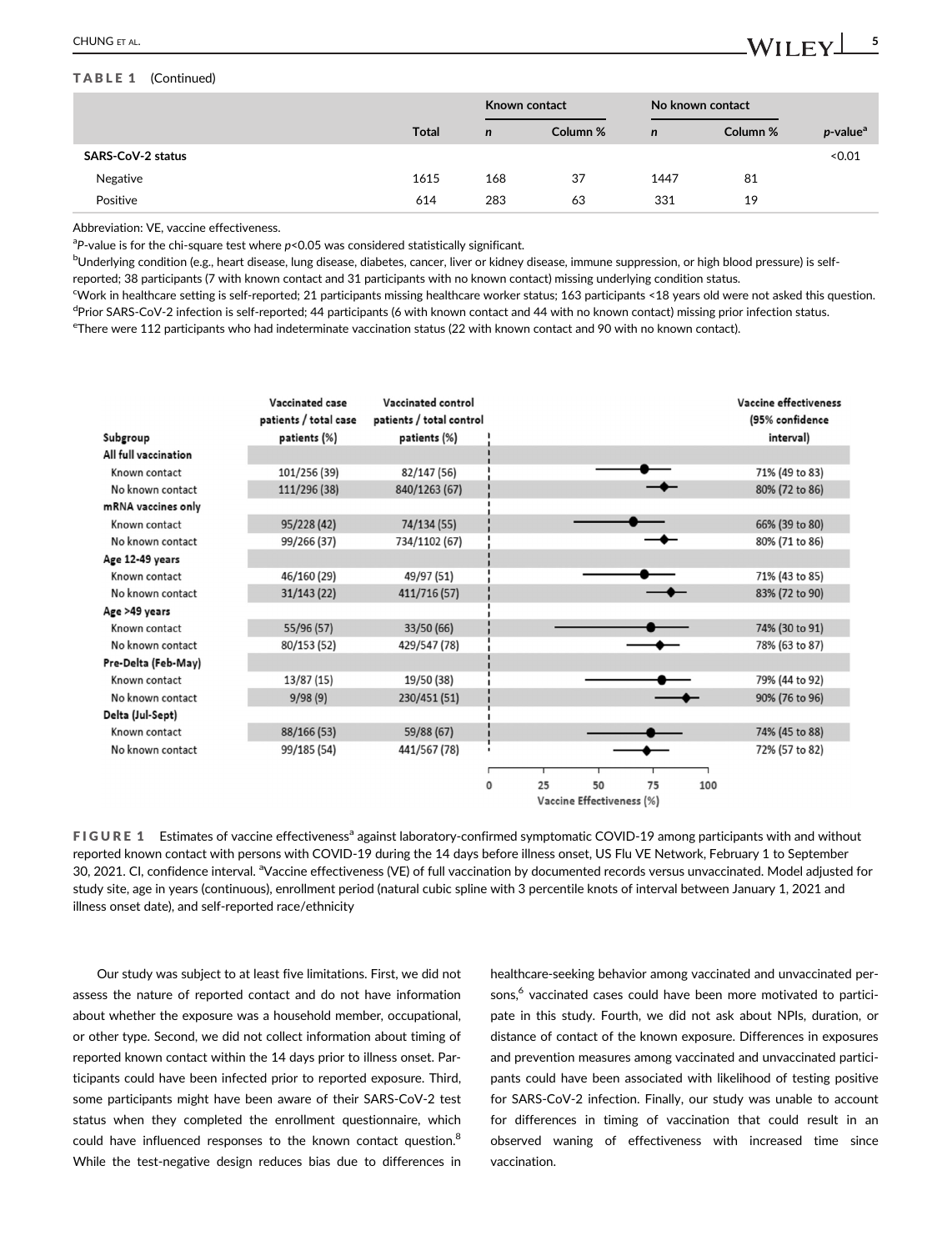This study contributes to growing evidence of COVID-19 VE against symptomatic illness, among members of the general population who have contact with persons with COVID-19. These findings support recommendations for COVID-19 vaccination for the prevention of symptomatic illness and highlight the importance of continued efforts to increase vaccination coverage.

#### ACKNOWLEDGMENTS

We would like to thank Hannah Berger, Joshua Blake, Keegan Brighton, Gina Burbey, Deanna Cole, Linda Heeren, Erin Higdon, Lynn Ivacic, Julie Karl, Sarah Kopitzke, Erik Kronholm, Jennifer Meece, Nidhi Mehta, Vicki Moon, Cory Pike, Carla Rottscheit, and Jackie Salzwedel of Marshfield Clinic Research Institute, Marshfield, Wisconsin; Alanna Peterson, Linda Haynes, Erin Bowser, Louise Taylor, Karen Clarke, Christopher Deluca, Todd M. Bear, Klancie Dauer, Goundappa K Balasubramani, Robert Hickey, Monika Johnson, Donald B. Middleton, Jonathan M. Raviotta, Theresa Sax, Miles Stiegler, Michael Susick, Joe Suyama, Rachel Taber, Alexandra Weissman, and John V. Williams of the University of Pittsburgh Schools of the Health Sciences and University of Pittsburgh Medical Center, Pittsburgh, Pennsylvania; Adam Lauring, Joshua G. Petrie, Lois E. Lamerato, E.J. McSpadden, Caroline K. Cheng, Rachel Truscon, Samantha Harrison, Armanda Kimberly, Anne Kaniclides, Kim Beney, Sarah Bauer, Michelle Groesbeck, Joelle Baxter, Rebecca Fong, Drew Edwards, Weronika Damek Valvano, Micah Wildes, Regina Lehmann-Wandell, Caitlyn Fisher, Luis Gago, Marco Ciavaglia, Kristen Henson, Kim Jermanus, and Alexis Paul of the University of Michigan, Ann Arbor, and Henry Ford Health System, Detroit, Michigan; Eric Hoffman, Martha Zayed, Marcus Volz, Kimberly Walker, Arundhati Rao, Manohar Mutnal, Michael Reis, Lydia Requenez, Amanda McKillop, Spencer Rose, Kempapura Murthy, Chandni Raiyani, Natalie Settele, Jason Ettlinger, Courtney Shaver, Elisa Priest, Jennifer Thomas, Alejandro Arroliga, and Madhava Beeram of Baylor Scott and White Health, Temple Texas; and C. Hallie Phillips, Erika Kiniry, Stacie Wellwood, Brianna Wickersham, Matt Nguyen, Rachael Burganowski, and Suzie Park of Kaiser Permanente Washington Research Institute, Seattle, Washington.

#### FUNDING INFORMATION

This work was supported by the US Centers for Disease Control and Prevention through cooperative agreements U01IP001034- U01IP001039. At Pittsburgh, the project was also supported by the National Institutes of Health through grant UL1TR001857.

#### DISCLAIMERS

The findings and conclusions in this report are those of the authors and do not necessarily represent the official position of the Centers for Disease Control and Prevention/Agency for Toxic Substances and Disease Registry. Vaccination data from Pennsylvania were supplied by the Bureau of Health Statistics and Registries, Pennsylvania Department of Health, Harrisburg, Pennsylvania. The Pennsylvania Department of Health specifically disclaims responsibility for any analyses, interpretations, or conclusions.

### AUTHOR CONTRIBUTIONS

Jessie Chung: Conceptualization; formal analysis; investigation; project administration; visualization. Sara Kim: Conceptualization; formal analysis; investigation; project administration; visualization. Edward Belongia: Conceptualization; funding acquisition; investigation; methodology; project administration; resources; supervision; visualization. Huong Q. McLean: Conceptualization; funding acquisition; investigation; methodology; project administration; resources; supervision; visualization. Jennifer King: Conceptualization; funding acquisition; investigation; project administration; resources; supervision; visualization. Mary Patricia Nowalk: Conceptualization; funding acquisition; investigation; methodology; project administration; resources; supervision; visualization. Richard Zimmerman: Conceptualization; funding acquisition; investigation; methodology; project administration; resources; supervision; visualization. Krissy Moehling: Conceptualization; funding acquisition; investigation; methodology; project administration; resources; supervision; visualization. Emily Martin: Conceptualization; funding acquisition; investigation; methodology; project administration; resources; supervision; visualization. Arnold Monto: Conceptualization; funding acquisition; investigation; methodology; project administration; resources; supervision; visualization. Lois Lamerato: Conceptualization; funding acquisition; investigation; methodology; project administration; resources; supervision; visualization. Manjusha Gaglani: Conceptualization; funding acquisition; investigation; methodology; project administration; resources; supervision; visualization. Eric Hoffman: Conceptualization; investigation; project administration; resources; visualization. Marcus Volz: Conceptualization; investigation; project administration; resources; visualization. Michael Jackson: Conceptualization; funding acquisition; investigation; methodology; project administration; resources; supervision; visualization. Lisa Jackson: Conceptualization; funding acquisition; investigation; methodology; project administration; resources; supervision; visualization. Manish Patel: Conceptualization; funding acquisition; investigation; methodology; project administration; resources; supervision; visualization. Brendan Flannery: Conceptualization; funding acquisition; investigation; methodology; project administration; resources; supervision; visualization.

#### PEER REVIEW

The peer review history for this article is available at [https://publons.](https://publons.com/publon/10.1111/irv.12973) [com/publon/10.1111/irv.12973.](https://publons.com/publon/10.1111/irv.12973)

#### DATA AVAILABILITY STATEMENT

Requests for access to data may be made to the corresponding author.

#### ORCID

Jessie R. Chung <https://orcid.org/0000-0001-5205-966X> Jennifer P. King **b** <https://orcid.org/0000-0003-4627-1378> Mary Patricia Nowalk <https://orcid.org/0000-0002-1702-2690>